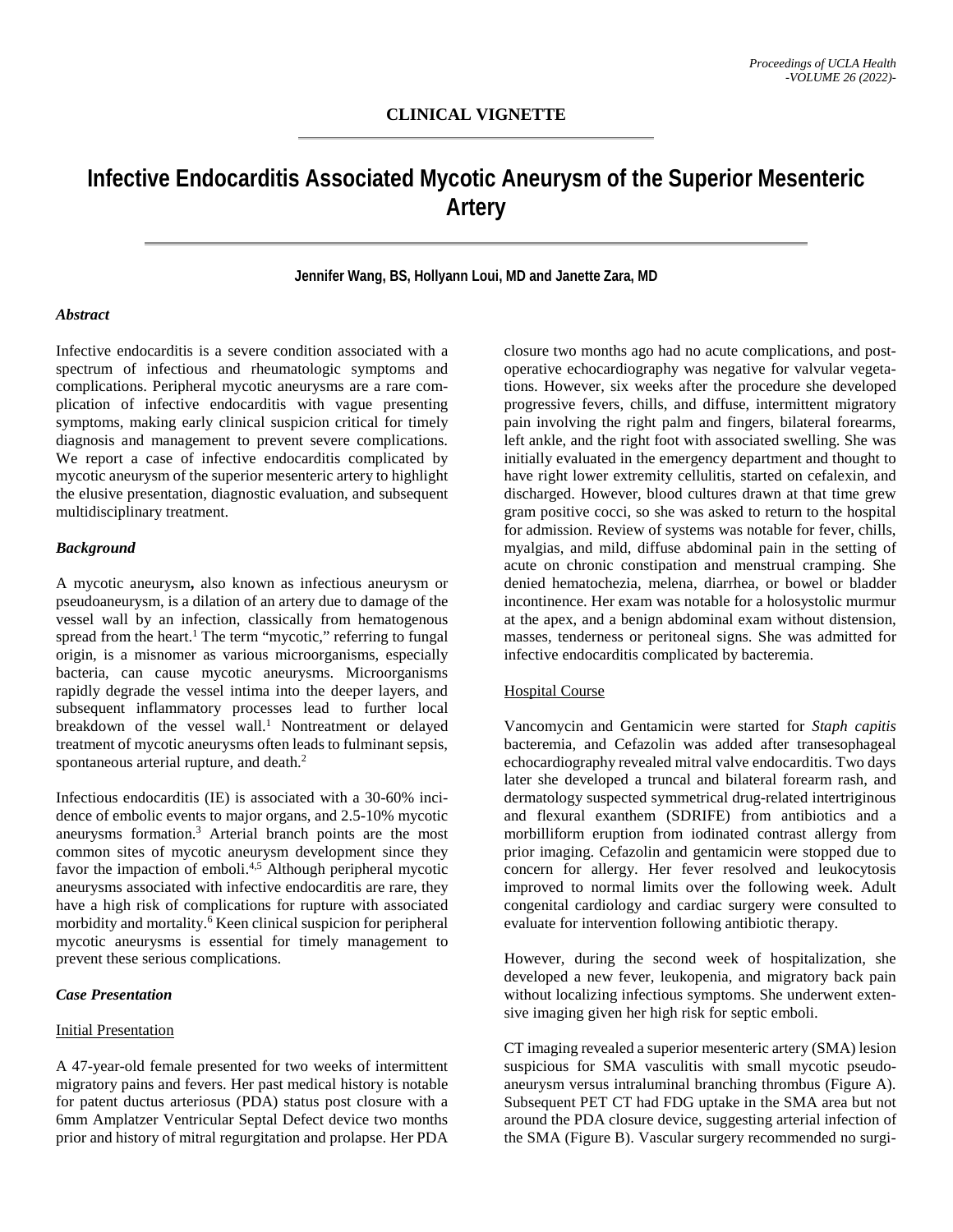cal intervention at this time given the extensive nature of any possible procedure and modest improvement on interval imaging. Due to worsening leukopenia in conjunction with fevers she was switched from Vancomycin to Daptomycin with resolution of fevers and leukopenia. She was discharged on IV Daptomycin with close follow-up and plans to return for vascular re-evaluation of SMA mycotic aneurysm with repeat surveillance imaging in several weeks.

Repeat imaging three weeks later showed growth of the aneurysm from 6 mm to 15 mm concerning for ongoing mycotic process despite antibiotics. The patient underwent successful resection of the mycotic SMA aneurysm and placement of a SMA interposition graft using the greater saphenous vein. Months later, the mitral valve was replaced, and PDA closure device removed due to concern for seeding infection.

## *Discussion*

#### Early Diagnosis

Early suspicion and timely imaging were critical in diagnosing this complication of infective endocarditis. Our patient presented with new mild abdominal pain with an unremarkable abdominal exam other than dermatologic lesions. The clinical picture was confounded by concurrent ongoing endocarditis treated with antibiotics, pain from SDRIFE and/or iodinated drug allergy, acute on chronic constipation, and menstrual cramps which all could have contributed to her dull pain. The differential included these known conditions in addition to endocarditis-associated complications such as septic emboli, glomerulonephritis, vasculitis. Given the host of systems potentially involved, our consultants' expertise was paramount in delineating what symptoms could be attributed to allergy and drug reaction versus sequelae of infection, and how to approach treatment in the setting of her complex clinical picture.

Pan-CT scanning was essential in identifying the SMA lesion, as she was largely asymptomatic besides recurrent intermittent fevers. Without this, she may have been discharged with six weeks of IV antibiotics alone without surveillance imaging. Multidetector CT angiography remains the current imaging modality of choice for the evaluation of suspected infected aneurysms based on clinical suspicion[.2](https://www.zotero.org/google-docs/?VS2Re2) It is essential to keep mycotic aneurysm on the differential for any patient diagnosed with infective endocarditis, given symptoms can be vague and variable.

## **Treatment**

Coordination and timing of treatment is essential in infective endocarditis complicated by peripheral mycotic aneurysm. The principles of infectious endocarditis treatment include early empiric antibiotic therapy and consideration of cardiac surgery for cases that progress to heart failure, uncontrolled infection, and to prevent embolic events<sup>7</sup>. In general, treatment of cardiac complications of infective endocarditis requiring surgical

management take precedence over peripheral mycotic aneurysms*.* [3](https://www.zotero.org/google-docs/?d6dh2J) Most mycotic aneurysms are treated with antibiotic therapy combined with surgical debridement with or without revascularization.<sup>8</sup> However, treatment is largely reliant on clinical experience guided by case series, since there are no randomized trials guiding management.<sup>8,9</sup>

For this patient, we initiated antibiotic therapy for infective endocarditis and closely monitored for cardiac decompensation that would indicate emergent cardiac surgical intervention. Since she was largely stable, focus was shifted to management of her mycotic aneurysm of the SMA. Serial imaging identified growth of the aneurysm despite antibiotics, warranting vascular intervention. This was essential in preventing further complications from the mycotic aneurysm. There is ongoing discussion as to whether this patient will need cardiac intervention depending on the state of her mitral valve after antibiotic therapy. Her most recent postoperative echocardiogram was promising, with no evidence of mitral vegetation seen on admission.

Although peripheral mycotic aneurysms associated with infective endocarditis are uncommon, delayed treatment or nontreatment can lead to serious complications such as sepsis, spontaneous aneurysm rupture, and death[.2](https://www.zotero.org/google-docs/?On3XhM) Maintaining clinical suspicion for peripheral mycotic aneurysms is essential for early diagnosis, and coordination of timely medical and surgical management is critical to prevent these severe complications.

## *Learning Points*

- Early suspicion and diagnosis of mycotic aneurysm is critical for appropriate treatment as symptomatology may be vague
- Evaluation with CT angiogram is gold standard
- Multidisciplinary team of consultants is essential to facilitate appropriate diagnosis and management in the setting of concomitant conditions
- Coordination of combined medical and surgical treatment optimizes outcomes